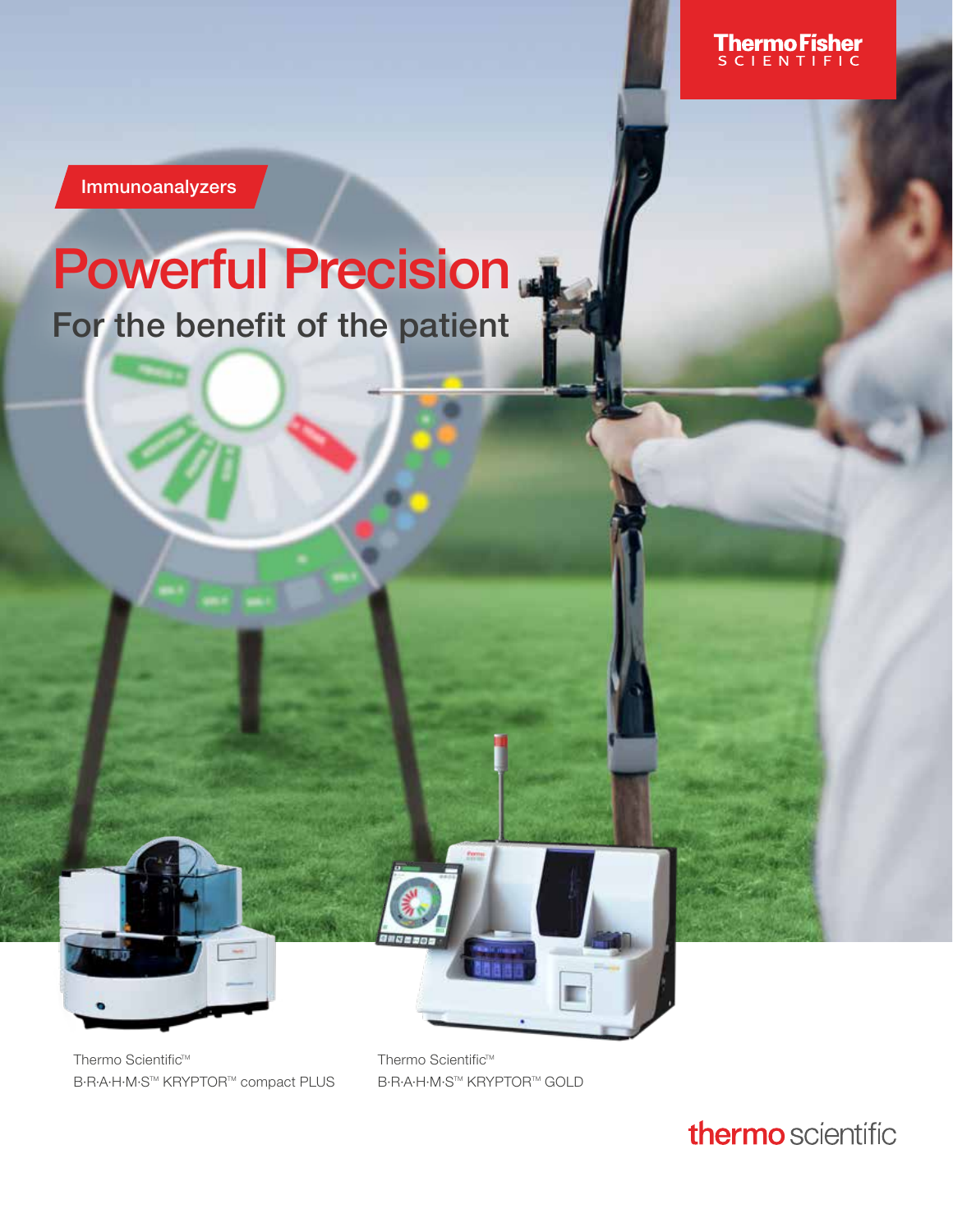# Uncompromised quality – supporting relevant clinical decisions



#### TRACE<sup>™</sup> Technology exclusively available on B·R·A·H·M·S KRYPTOR Analyzers

B·R·A·H·M·S KRYPTOR Analyzers are fully automated random-access benchtop immunoanalyzers that use TRACE\* Technology to derive uncompromised quality for safe patient management.

- Trusted results with outstanding precision
- Reliable decisions from low interference
- Optimized workflow with self-determining dilution factor
- Unique assays in essential indications



Find out more at **[thermoscientific.com/brahms](https://www.brahms-instruments.com/?utm_source=imagebro&utm_medium=qr_code&utm_campaign=umbrella)** 



\*TRACE method is based on a fundamental research which won Prof. Jean-Marie Lehn, the Nobel Prize for Chemistry in 1987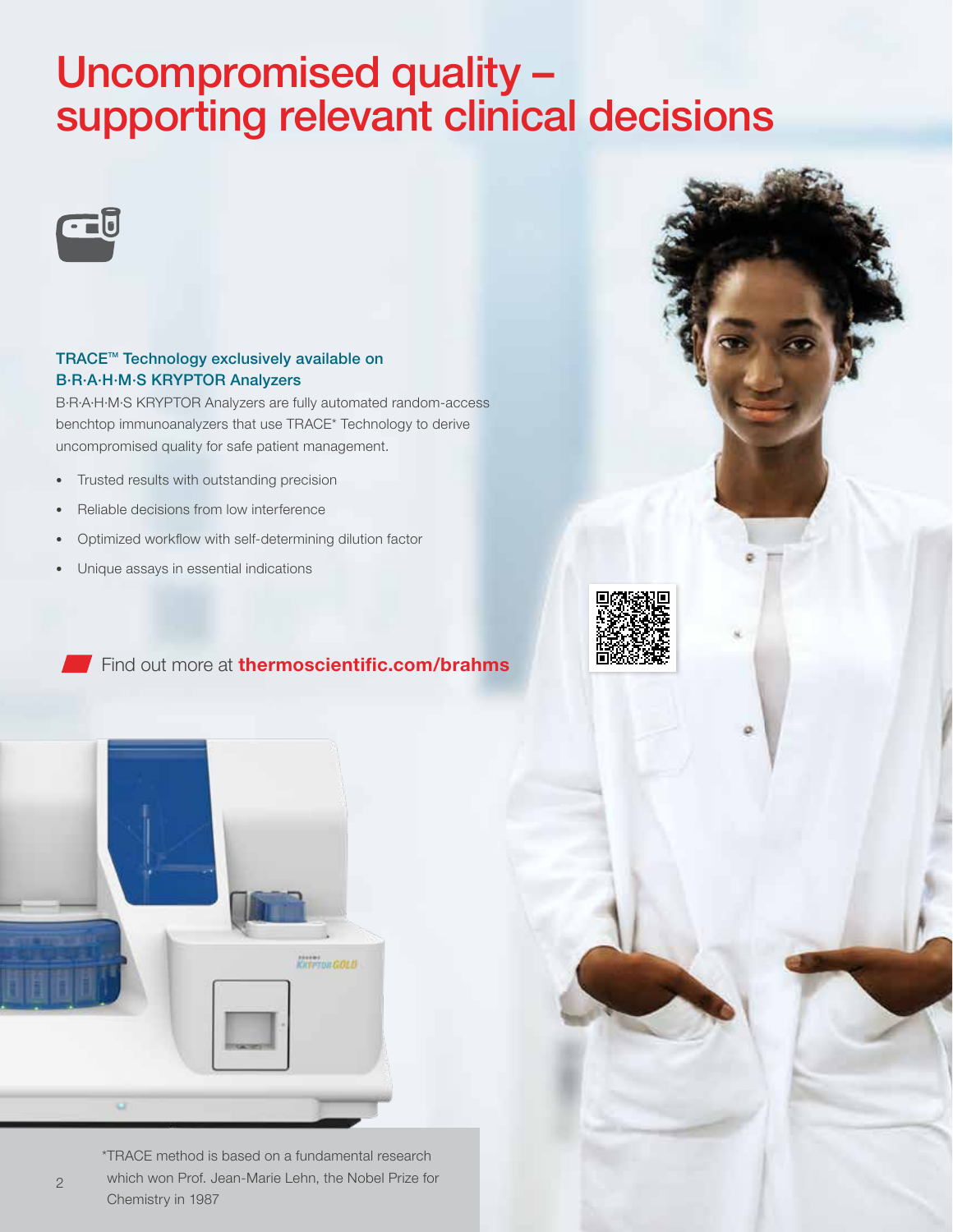## To keep the path under control with gold standards in Endocrinology

#### Proven quality in Thyroid diagnostics

- Using human and native assay components for improved clinical sensitivity and specificity
- TRAK human the gold standard in the diagnosis, prognosis and follow-up of Graves' disease and Graves' Ophthalmology disease
- Highly sensitive Thyroglobulin assay with minimal assay interferences and detection of all possible interferences for reliable follow-up in thyroid cancer patients
- Copeptin proAVP the better vasopressin, the novel standard for differential diagnosis of diabetes insipidus

Find out more at [thermoscientific.com/brahms](https://www.brahms.de/products/endocrinology.html/?utm_source=imagebro&utm_medium=qr_code&utm_campaign=umbrella)

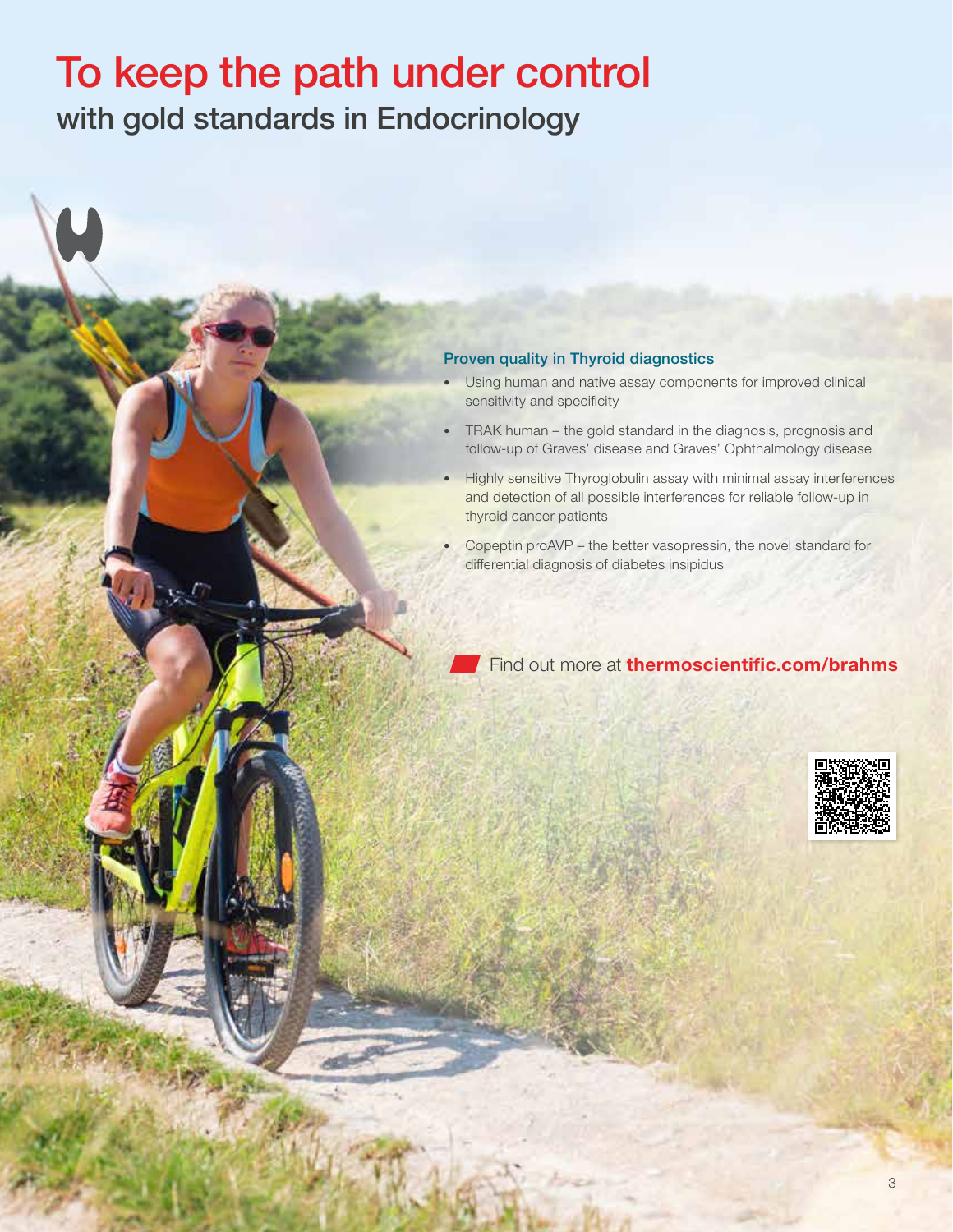### To keep the future bright using the gold standard in Prenatal Screening

#### Prenatal Screening markers on B·R·A·H·M·S KRYPTOR Analyzers – the gold standard

- High sensitivity and exceptional precision in Prenatal Screening assays for confident clinical decisions
- Highest quality of B·R·A·H·M·S KRYPTOR Analyzers, assays and risk calculation software leading to the best performance for seamless laboratory workflow
- Complete Pre-eclampsia management portfolio covering 1<sup>st</sup> trimester screening as well as diagnosis and prognosis after week 20 for improved patient care

The preferred provider of a complete Prenatal Screening solution throughout pregnancy

Find out more at [thermoscientific.com/brahms](https://www.brahms.de/products/prenatal-screening.html/?utm_source=imagebro&utm_medium=qr_code&utm_campaign=umbrella)

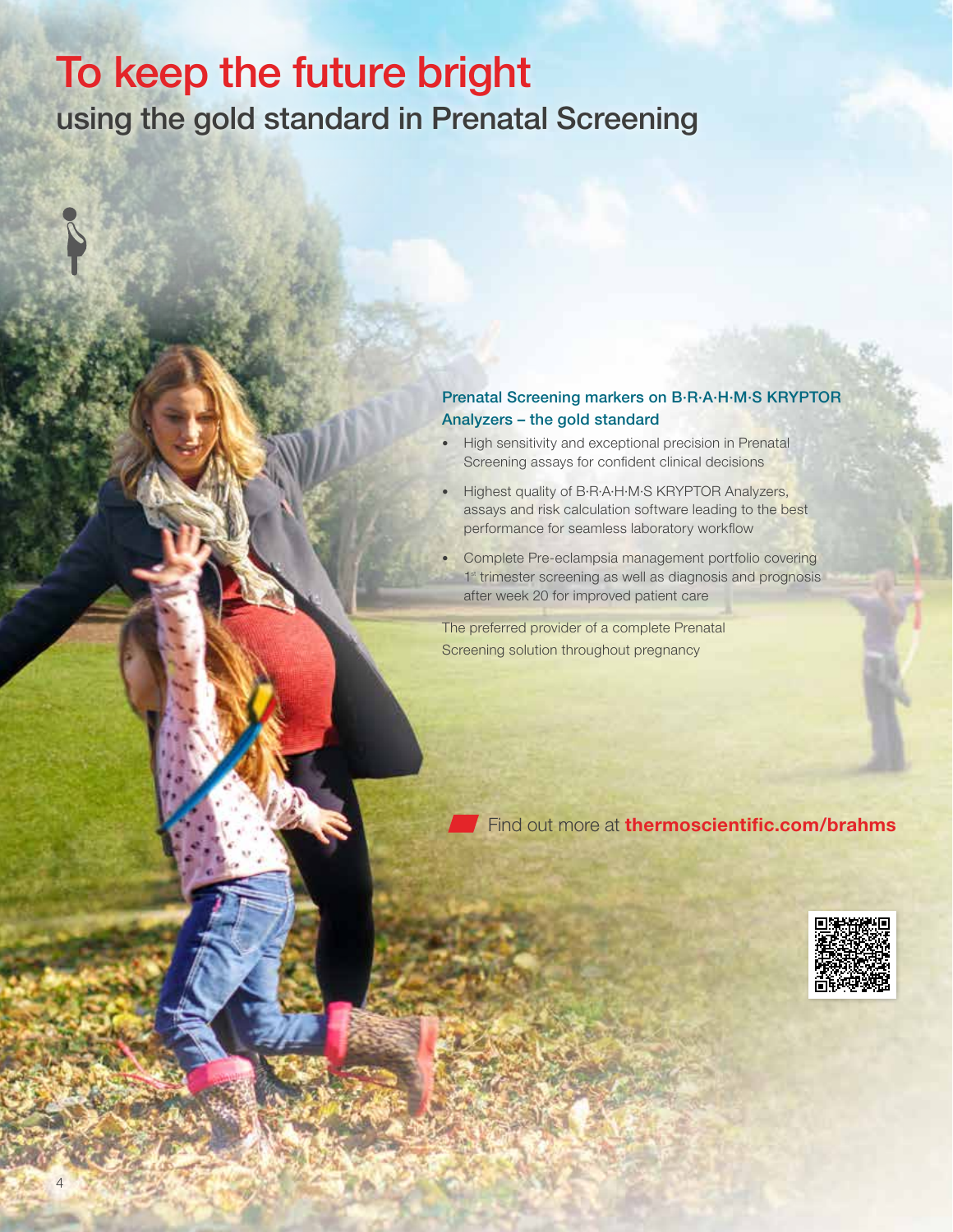## To take control

manage bacterial Infections effectively

#### B·R·A·H·M·S PCT – excellent clinical evidence to manage bacterial infections

- Differentiate bacterial infection from other causes of inflammation
- Facilitate targeted use of antibiotics for effective and safe reduction of antibiotic exposure with clinically proven cut-offs and algorithms
- B·R·A·H·M·S PCT sensitive KRYPTOR the reference assay for PCT testing

#### Superior risk stratification with MR-proADM

- Early identification of microcirculatory damage and organ dysfunction
- Identifies patients at a high risk of adverse complications
- Safely increases out-patient processing through enhanced discharge management



Find out more at **[thermoscientific.com/brahms](https://www.procalcitonin.com/?utm_source=imagebro&utm_medium=qr_code&utm_campaign=umbrella)**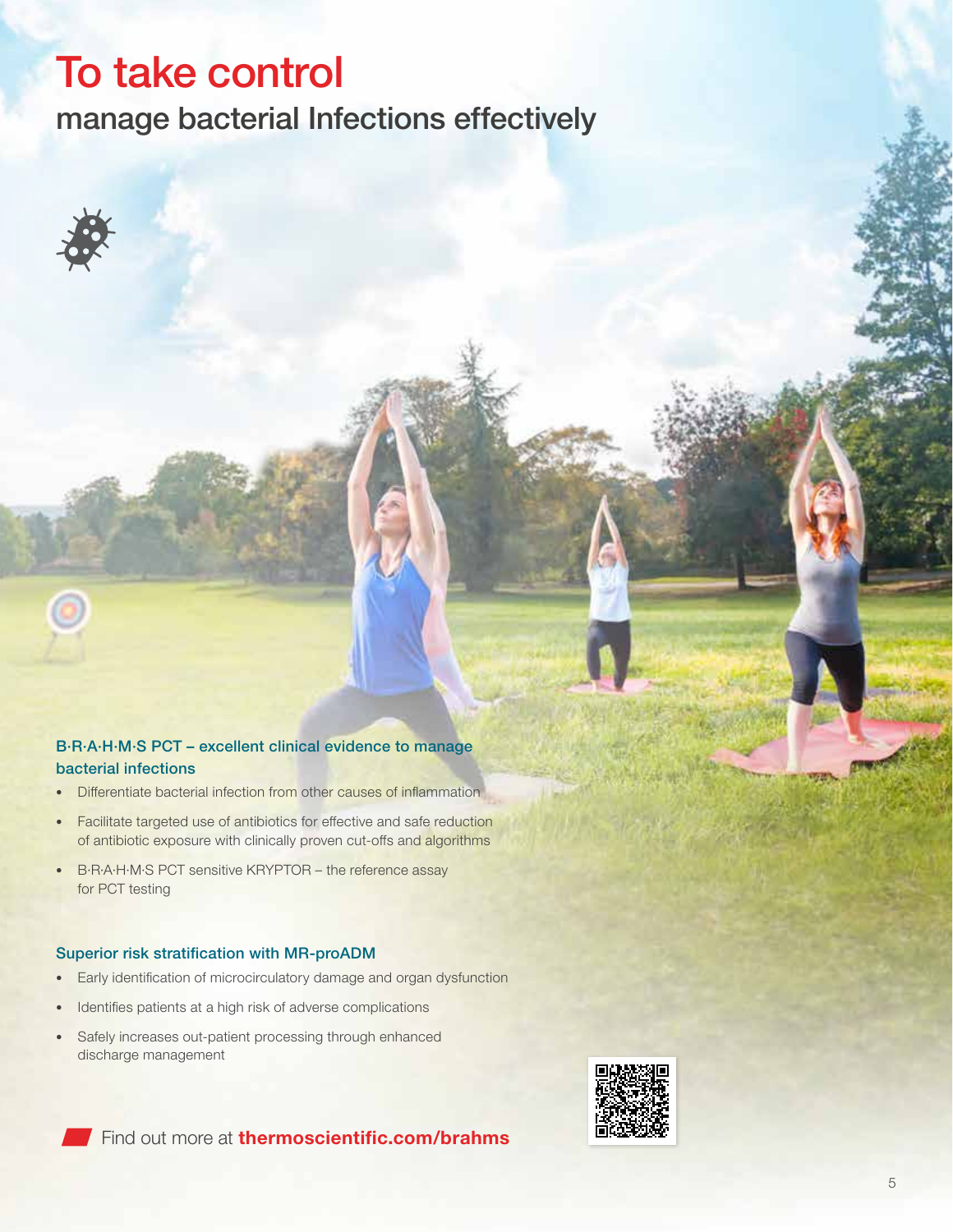# To keep safe in risky situation instant identification and differentiation in Acute care



• Relieve emergency room overcrowding, shorten the length of stay and save staff time

#### Natriuretic peptides are the golden standard for the differentiation of acute heart failure from non-cardiac causes of acute dyspnoea

- MR-proANP used to establish a diagnosis of acute heart failure with additional diagnostic utility in the Brain natriuretic peptide grey zone and in obese patients
- Highest level of recommendation in the European Society of Cardiology Heart Failure Guidelines





Find out more at **[thermoscientific.com/brahms](https://www.copeptin.com/?utm_source=imagebro&utm_medium=qr_code&utm_campaign=umbrella)**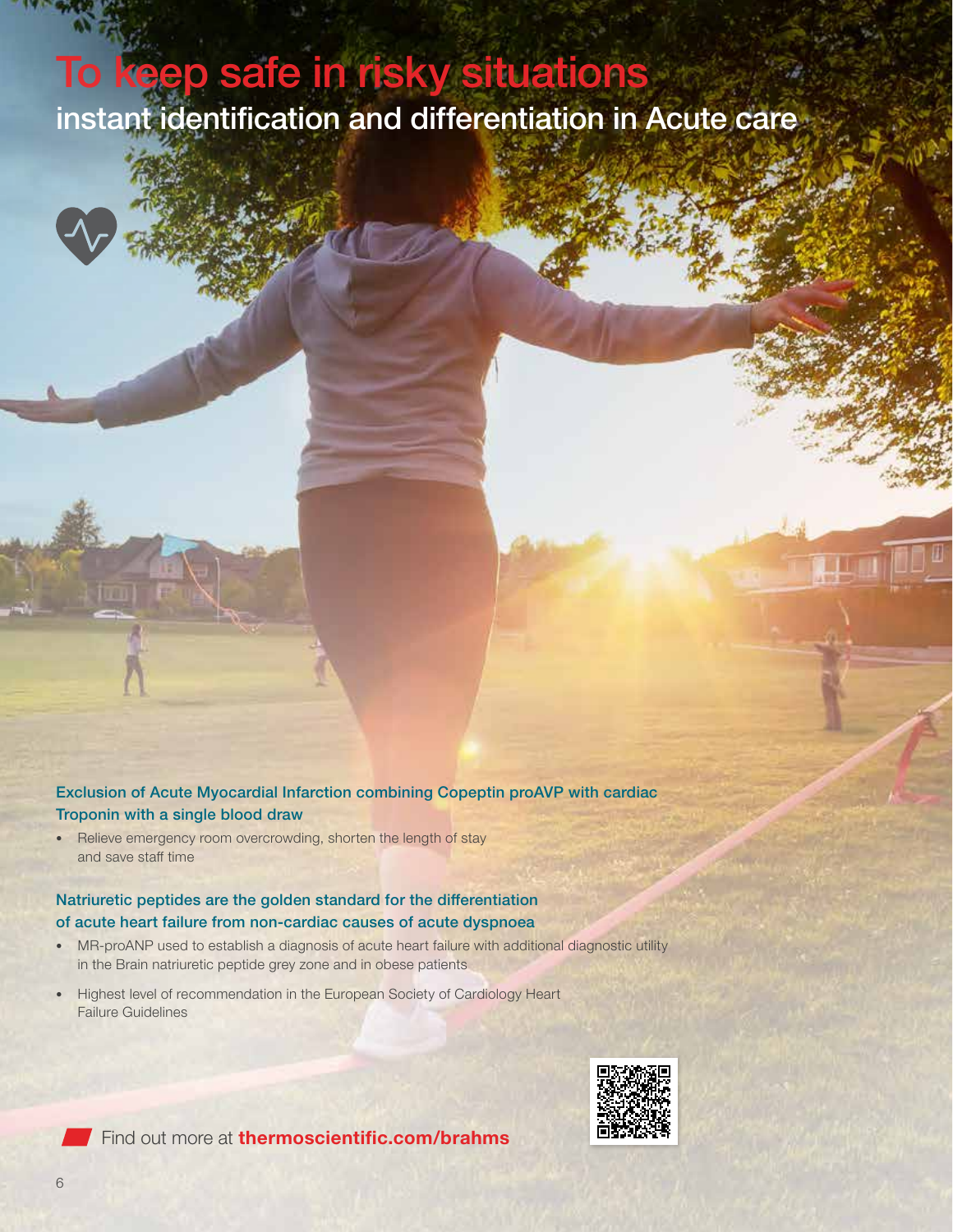### To keep every place occupied recognize the signs in time in cancer patients

#### Confident follow-up in cancer patients

- Making sure every change in the marker is coming from the disease and not caused by the imprecision of the analyzers or by interfering substances
- Excellent precision for optimal patient follow-up and confident decision
- Broad tumor marker portfolio available





Find out more at **[thermoscientific.com/brahms](https://www.brahms.de/products/oncology.html/?utm_source=imagebro&utm_medium=qr_code&utm_campaign=umbrella)**